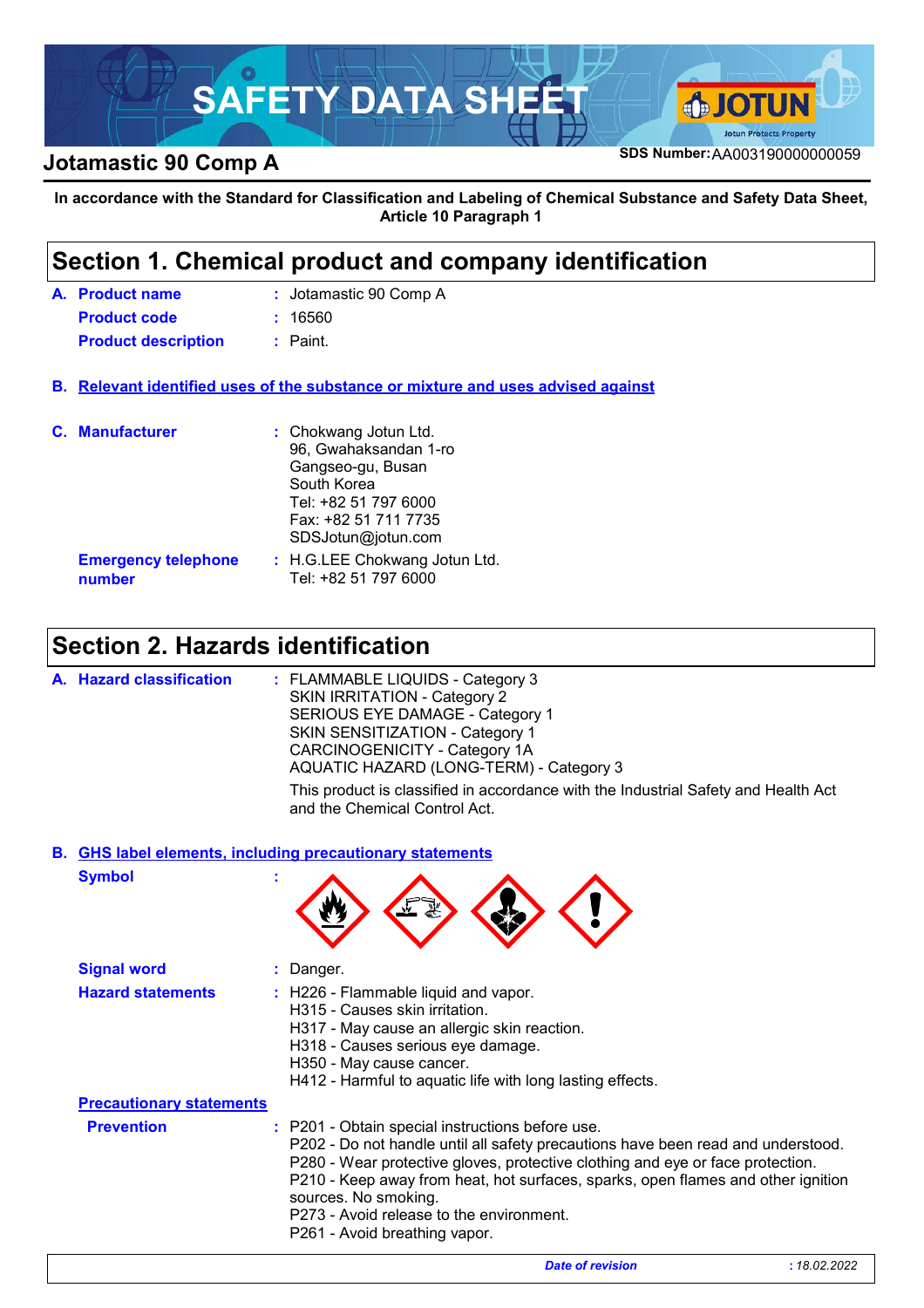# **Section 2. Hazards identification**

|                 | P264 - Wash hands thoroughly after handling.<br>P272 - Contaminated work clothing should not be allowed out of the workplace.                                                                                                                                                                                                                                                                                                                                                                                                                                   |
|-----------------|-----------------------------------------------------------------------------------------------------------------------------------------------------------------------------------------------------------------------------------------------------------------------------------------------------------------------------------------------------------------------------------------------------------------------------------------------------------------------------------------------------------------------------------------------------------------|
| <b>Response</b> | : P308 + P313 - IF exposed or concerned: Get medical advice or attention.<br>P303 + P361 + P353 - IF ON SKIN (or hair): Take off immediately all contaminated<br>clothing. Rinse skin with water.<br>P302 + P352 - IF ON SKIN: Wash with plenty of water.<br>P333 + P313 - If skin irritation or rash occurs: Get medical advice or attention.<br>P305 + P351 + P338, P310 - IF IN EYES: Rinse cautiously with water for several<br>minutes. Remove contact lenses, if present and easy to do. Continue rinsing.<br>Immediately call a POISON CENTER or doctor. |
| <b>Storage</b>  | $:$ P405 - Store locked up.                                                                                                                                                                                                                                                                                                                                                                                                                                                                                                                                     |
| <b>Disposal</b> | : P501 - Dispose of contents and container in accordance with all local, regional,<br>national and international regulations.                                                                                                                                                                                                                                                                                                                                                                                                                                   |
|                 |                                                                                                                                                                                                                                                                                                                                                                                                                                                                                                                                                                 |

**C.**

| <b>Other hazards which do : None known.</b> |  |
|---------------------------------------------|--|
| not result in                               |  |
| classification                              |  |

# **Section 3. Composition/information on ingredients**

| <b>Substance/mixture</b> | : Mixture        |
|--------------------------|------------------|
| Other means of           | : Not available. |
| identification           |                  |

| <b>Ingredient name</b>                   | <b>Common name</b>           | <b>Identifiers</b> | $\frac{9}{6}$ |
|------------------------------------------|------------------------------|--------------------|---------------|
| $\epsilon$ poxy resin (MW $\leq$ 700)    | epoxy resin (MW $\leq$ 700)  | CAS: 1675-54-3     | $≥10 - ≤15$   |
| talc (non-asbestos form)                 | talc (non-asbestos form)     | CAS: 14807-96-6    | ≥10 - ≤15     |
| titanium dioxide                         | titanium dioxide             | CAS: 13463-67-7    | $≥10 - ≤15$   |
| 4,4'-Isopropylidenediphenol, oligomeric  | 4,4'-Isopropylidenediphenol, | CAS: 67989-52-0    | ≤10           |
| reaction products with 1-chloro-         | oligomeric reaction          |                    |               |
| 2,3-epoxypropane, reaction products with | products with 1-chloro-      |                    |               |
| fatty acids, C18-unsatd., dimers         | 2,3-epoxypropane, reaction   |                    |               |
|                                          | products with fatty acids,   |                    |               |
|                                          | C18-unsatd., dimers          |                    |               |
| xylene                                   | xylene                       | CAS: 1330-20-7     | ≤10           |
| hydrocarbons, c9-unsatd., polymd.        | hydrocarbons,                | CAS: 71302-83-5    | $\leq 5$      |
|                                          | C9-unsaturated,              |                    |               |
|                                          | polymerized                  |                    |               |
| glycidyl ether of 3-alkyl phenol         | glycidyl ether of 3-alkyl    | CAS: 68413-24-1    | $\leq 5$      |
|                                          | phenol                       |                    |               |
| 2-methylpropan-1-ol                      | 2-methylpropan-1-ol          | CAS: 78-83-1       | $\leq 5$      |
| benzyl alcohol                           | benzyl alcohol               | CAS: 100-51-6      | ≤3            |
| ethylbenzene                             | ethylbenzene                 | CAS: 100-41-4      | ≤3            |
| Phenol, methylstyrenated                 | Phenol, methylstyrenated     | CAS: 68512-30-1    | $\leq$ 3      |
| Phenol, styrenated                       | Phenol, styrenated           | CAS: 61788-44-1    | $\leq$ 3      |
| propylidynetrimethanol                   | propylidynetrimethanol       | CAS: 77-99-6       | ≤0.3          |
| silica, crystalline - quartz             | silica, crystalline - quartz | CAS: 14808-60-7    | ≤0.3          |

**There are no additional ingredients present which, within the current knowledge of the supplier and in the concentrations applicable, are classified as hazardous to health or the environment and hence require reporting in this section.**

**Occupational exposure limits, if available, are listed in Section 8.**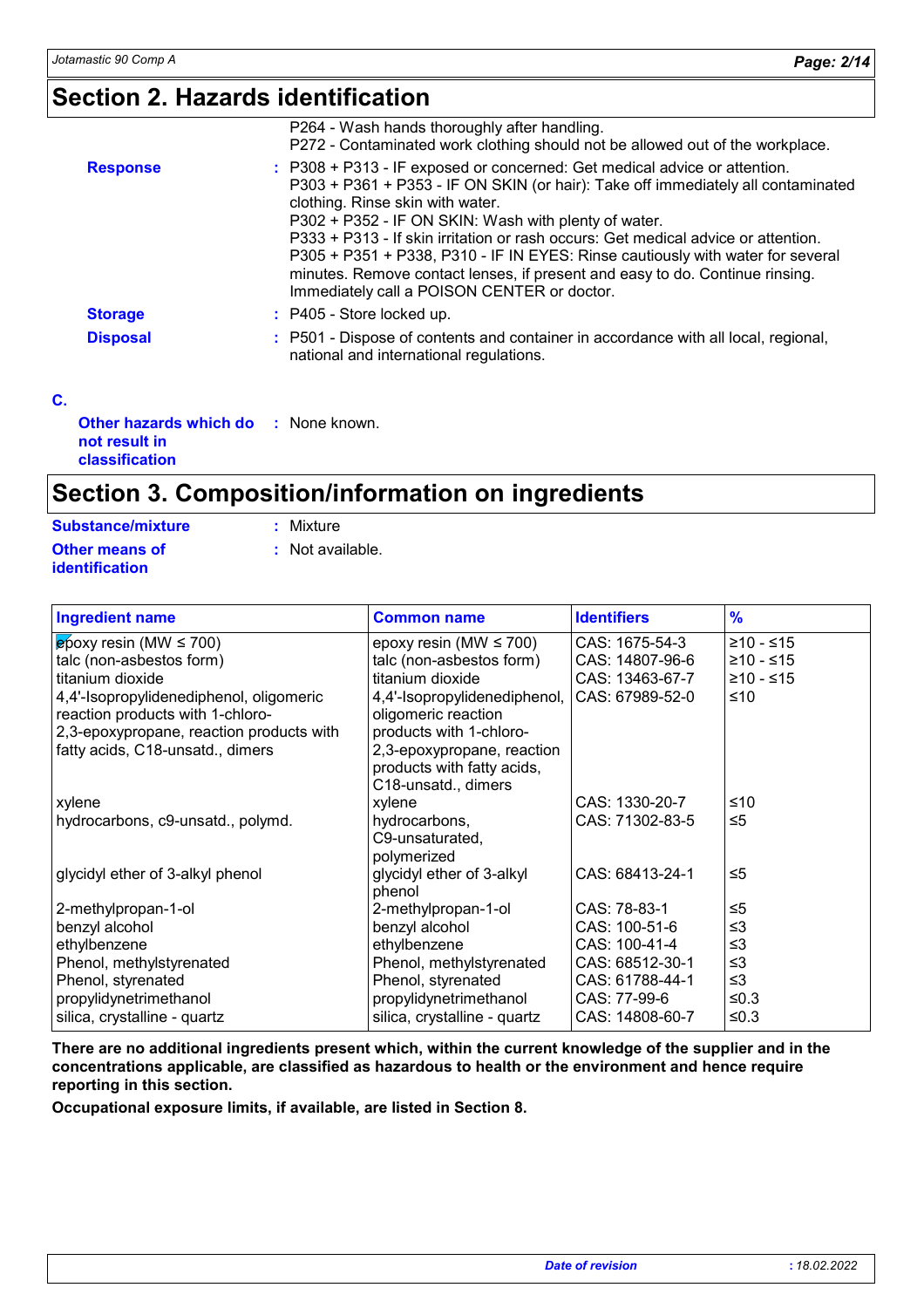# **Section 4. First aid measures**

| A. Eye contact                    | : Get medical attention immediately. Call a poison center or physician. Immediately<br>flush eyes with plenty of water, occasionally lifting the upper and lower eyelids.<br>Check for and remove any contact lenses. Continue to rinse for at least 10 minutes.<br>Chemical burns must be treated promptly by a physician.                                                                                                                                                                                                                                                                                                                                                                                                                                                                    |
|-----------------------------------|------------------------------------------------------------------------------------------------------------------------------------------------------------------------------------------------------------------------------------------------------------------------------------------------------------------------------------------------------------------------------------------------------------------------------------------------------------------------------------------------------------------------------------------------------------------------------------------------------------------------------------------------------------------------------------------------------------------------------------------------------------------------------------------------|
| <b>B.</b> Skin contact            | : Get medical attention immediately. Call a poison center or physician. Wash with<br>plenty of soap and water. Remove contaminated clothing and shoes. Wash<br>contaminated clothing thoroughly with water before removing it, or wear gloves.<br>Continue to rinse for at least 10 minutes. Chemical burns must be treated promptly<br>by a physician. In the event of any complaints or symptoms, avoid further exposure.<br>Wash clothing before reuse. Clean shoes thoroughly before reuse.                                                                                                                                                                                                                                                                                                |
| <b>C.</b> Inhalation              | : Get medical attention immediately. Call a poison center or physician. Remove<br>victim to fresh air and keep at rest in a position comfortable for breathing. If it is<br>suspected that fumes are still present, the rescuer should wear an appropriate mask<br>or self-contained breathing apparatus. If not breathing, if breathing is irregular or if<br>respiratory arrest occurs, provide artificial respiration or oxygen by trained personnel.<br>It may be dangerous to the person providing aid to give mouth-to-mouth<br>resuscitation. If unconscious, place in recovery position and get medical attention<br>immediately. Maintain an open airway. Loosen tight clothing such as a collar, tie,<br>belt or waistband.                                                          |
| <b>D.</b> Ingestion               | : Get medical attention immediately. Call a poison center or physician. Wash out<br>mouth with water. Remove dentures if any. If material has been swallowed and the<br>exposed person is conscious, give small quantities of water to drink. Stop if the<br>exposed person feels sick as vomiting may be dangerous. Do not induce vomiting<br>unless directed to do so by medical personnel. If vomiting occurs, the head should<br>be kept low so that vomit does not enter the lungs. Chemical burns must be treated<br>promptly by a physician. Never give anything by mouth to an unconscious person.<br>If unconscious, place in recovery position and get medical attention immediately.<br>Maintain an open airway. Loosen tight clothing such as a collar, tie, belt or<br>waistband. |
| E. Notes to physician             | : Treat symptomatically. Contact poison treatment specialist immediately if large<br>quantities have been ingested or inhaled.                                                                                                                                                                                                                                                                                                                                                                                                                                                                                                                                                                                                                                                                 |
| <b>Specific treatments</b>        | : No specific treatment.                                                                                                                                                                                                                                                                                                                                                                                                                                                                                                                                                                                                                                                                                                                                                                       |
| <b>Protection of first-aiders</b> | No action shall be taken involving any personal risk or without suitable training. If it<br>is suspected that fumes are still present, the rescuer should wear an appropriate<br>mask or self-contained breathing apparatus. It may be dangerous to the person<br>providing aid to give mouth-to-mouth resuscitation. Wash contaminated clothing<br>thoroughly with water before removing it, or wear gloves.                                                                                                                                                                                                                                                                                                                                                                                  |

**See toxicological information (Section 11)**

# **Section 5. Fire-fighting measures**

| A. | <b>Extinguishing media</b>                              |                                                                                                                                                                                                                                                                                                                                                                                                                                   |
|----|---------------------------------------------------------|-----------------------------------------------------------------------------------------------------------------------------------------------------------------------------------------------------------------------------------------------------------------------------------------------------------------------------------------------------------------------------------------------------------------------------------|
|    | <b>Suitable extinguishing</b><br>media                  | : Use dry chemical, $CO2$ , water spray (fog) or foam.                                                                                                                                                                                                                                                                                                                                                                            |
|    | <b>Unsuitable</b><br>extinguishing media                | : Do not use water jet.                                                                                                                                                                                                                                                                                                                                                                                                           |
|    | <b>B.</b> Specific hazards arising<br>from the chemical | : Flammable liquid and vapor. Runoff to sewer may create fire or explosion hazard.<br>In a fire or if heated, a pressure increase will occur and the container may burst, with<br>the risk of a subsequent explosion. This material is harmful to aquatic life with long<br>lasting effects. Fire water contaminated with this material must be contained and<br>prevented from being discharged to any waterway, sewer or drain. |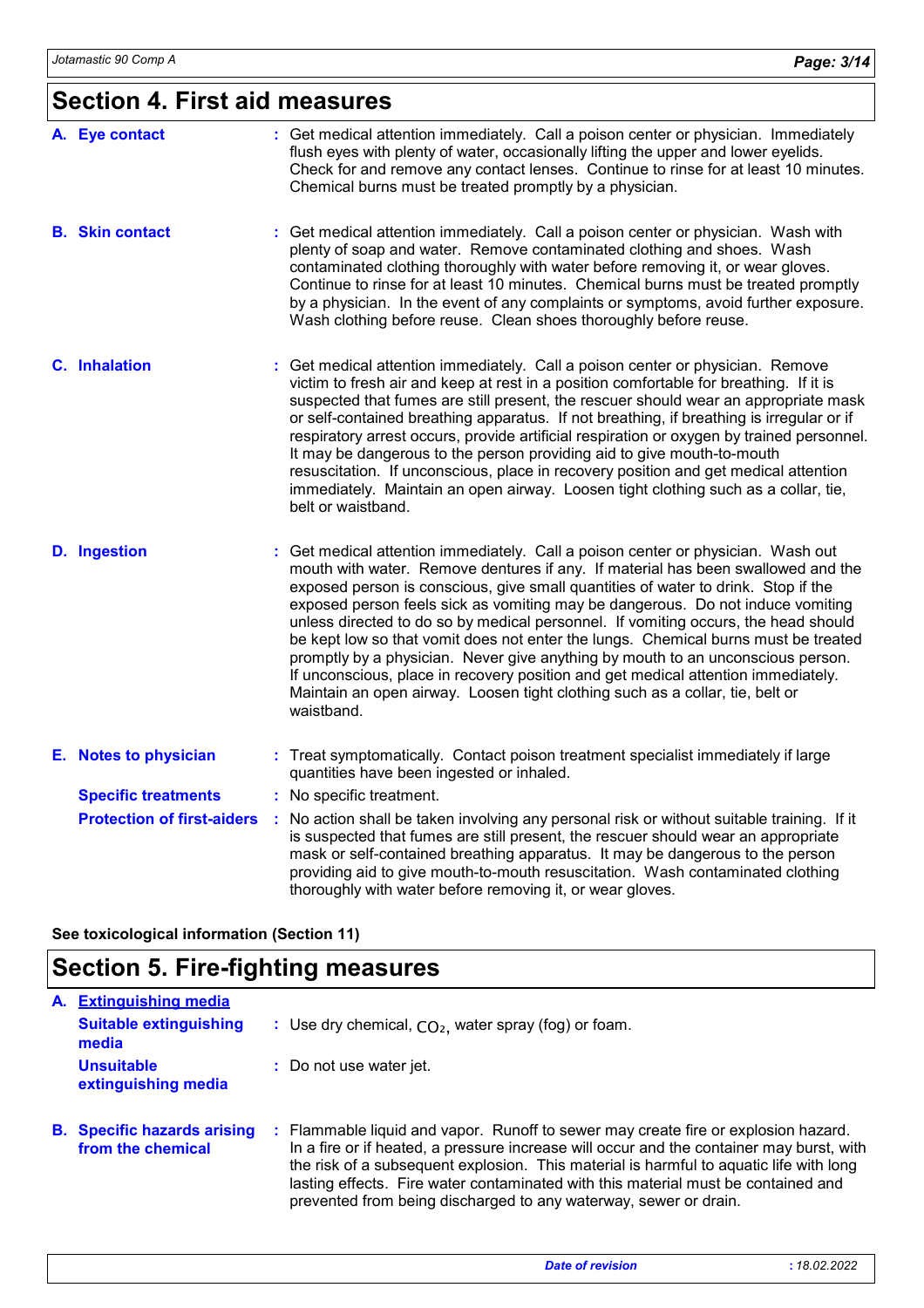### **Section 5. Fire-fighting measures**

| <b>Hazardous thermal</b><br>decomposition products                     | : Decomposition products may include the following materials:<br>carbon dioxide                                                                                                                                                                                      |
|------------------------------------------------------------------------|----------------------------------------------------------------------------------------------------------------------------------------------------------------------------------------------------------------------------------------------------------------------|
|                                                                        | carbon monoxide<br>halogenated compounds<br>metal oxide/oxides                                                                                                                                                                                                       |
| <b>C.</b> Special protective<br>equipment for fire-<br><b>fighters</b> | : Fire-fighters should wear appropriate protective equipment and self-contained<br>breathing apparatus (SCBA) with a full face-piece operated in positive pressure<br>mode.                                                                                          |
| <b>Special precautions for</b><br>fire-fighters                        | : Promptly isolate the scene by removing all persons from the vicinity of the incident if<br>there is a fire. No action shall be taken involving any personal risk or without<br>suitable training. Move containers from fire area if this can be done without risk. |

### **Section 6. Accidental release measures**

|  | A. Personal precautions,<br>protective equipment<br>and emergency<br>procedures | : No action shall be taken involving any personal risk or without suitable training.<br>Evacuate surrounding areas. Keep unnecessary and unprotected personnel from<br>entering. Do not touch or walk through spilled material. Shut off all ignition sources.<br>No flares, smoking or flames in hazard area. Do not breathe vapor or mist. Provide<br>adequate ventilation. Wear appropriate respirator when ventilation is inadequate.<br>Put on appropriate personal protective equipment. |
|--|---------------------------------------------------------------------------------|------------------------------------------------------------------------------------------------------------------------------------------------------------------------------------------------------------------------------------------------------------------------------------------------------------------------------------------------------------------------------------------------------------------------------------------------------------------------------------------------|
|--|---------------------------------------------------------------------------------|------------------------------------------------------------------------------------------------------------------------------------------------------------------------------------------------------------------------------------------------------------------------------------------------------------------------------------------------------------------------------------------------------------------------------------------------------------------------------------------------|

Use water spray to keep fire-exposed containers cool.

**Environmental B. precautions :** Avoid dispersal of spilled material and runoff and contact with soil, waterways, drains and sewers. Inform the relevant authorities if the product has caused environmental pollution (sewers, waterways, soil or air). Water polluting material. May be harmful to the environment if released in large quantities.

#### **Methods and materials for containment and cleaning up C.**

| <b>Small spill</b> | : Stop leak if without risk. Move containers from spill area. Use spark-proof tools and<br>explosion-proof equipment. Dilute with water and mop up if water-soluble.<br>Alternatively, or if water-insoluble, absorb with an inert dry material and place in an<br>appropriate waste disposal container. Dispose of via a licensed waste disposal<br>contractor.                                                                                                                                                                                                                                                                                                                                                                                                      |
|--------------------|-----------------------------------------------------------------------------------------------------------------------------------------------------------------------------------------------------------------------------------------------------------------------------------------------------------------------------------------------------------------------------------------------------------------------------------------------------------------------------------------------------------------------------------------------------------------------------------------------------------------------------------------------------------------------------------------------------------------------------------------------------------------------|
| <b>Large spill</b> | : Stop leak if without risk. Move containers from spill area. Use spark-proof tools and<br>explosion-proof equipment. Approach release from upwind. Prevent entry into<br>sewers, water courses, basements or confined areas. Wash spillages into an<br>effluent treatment plant or proceed as follows. Contain and collect spillage with non-<br>combustible, absorbent material e.g. sand, earth, vermiculite or diatomaceous earth<br>and place in container for disposal according to local regulations (see Section 13).<br>Dispose of via a licensed waste disposal contractor. Contaminated absorbent<br>material may pose the same hazard as the spilled product. Note: see Section 1 for<br>emergency contact information and Section 13 for waste disposal. |

## **Section 7. Handling and storage**

#### **A. Precautions for safe handling**

**Protective measures** : Put on appropriate personal protective equipment (see Section 8). Persons with a history of skin sensitization problems should not be employed in any process in which this product is used. Avoid exposure - obtain special instructions before use. Do not handle until all safety precautions have been read and understood. Do not get in eyes or on skin or clothing. Do not breathe vapor or mist. Do not ingest. Avoid release to the environment. Use only with adequate ventilation. Wear appropriate respirator when ventilation is inadequate. Do not enter storage areas and confined spaces unless adequately ventilated. Keep in the original container or an approved alternative made from a compatible material, kept tightly closed when not in use. Store and use away from heat, sparks, open flame or any other ignition source. Use explosion-proof electrical (ventilating, lighting and material handling) equipment. Use only non-sparking tools. Take precautionary measures against electrostatic discharges. Empty containers retain product residue and can be hazardous. Do not reuse container.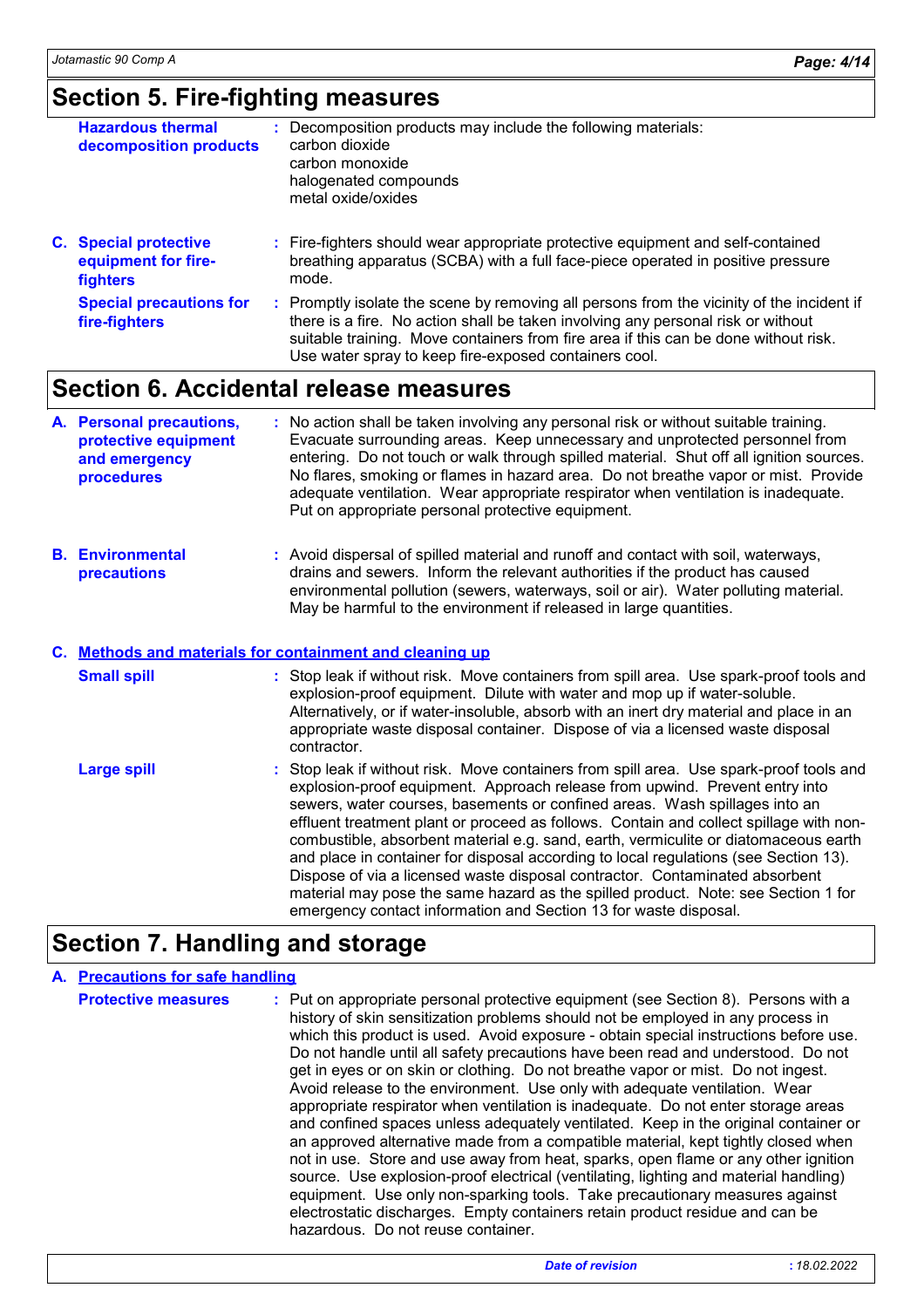# **Section 7. Handling and storage**

| <b>Advice on general</b><br>occupational hygiene                                    | : Eating, drinking and smoking should be prohibited in areas where this material is<br>handled, stored and processed. Workers should wash hands and face before<br>eating, drinking and smoking. Remove contaminated clothing and protective<br>equipment before entering eating areas. See also Section 8 for additional<br>information on hygiene measures.                                                                                                                                                                                                                                                                                                                                                          |
|-------------------------------------------------------------------------------------|------------------------------------------------------------------------------------------------------------------------------------------------------------------------------------------------------------------------------------------------------------------------------------------------------------------------------------------------------------------------------------------------------------------------------------------------------------------------------------------------------------------------------------------------------------------------------------------------------------------------------------------------------------------------------------------------------------------------|
| <b>B.</b> Conditions for safe<br>storage, including any<br><b>incompatibilities</b> | : Store in accordance with local regulations. Store in a segregated and approved<br>area. Store in original container protected from direct sunlight in a dry, cool and well-<br>ventilated area, away from incompatible materials (see Section 10) and food and<br>drink. Store locked up. Eliminate all ignition sources. Separate from oxidizing<br>materials. Keep container tightly closed and sealed until ready for use. Containers<br>that have been opened must be carefully resealed and kept upright to prevent<br>leakage. Do not store in unlabeled containers. Use appropriate containment to<br>avoid environmental contamination. See Section 10 for incompatible materials<br>before handling or use. |

### **Section 8. Exposure controls/personal protection**

#### **A. Control parameters**

#### **Occupational exposure limits**

| <b>Ingredient name</b>       | <b>Exposure limits</b>                              |
|------------------------------|-----------------------------------------------------|
| talc (non-asbestos form)     | <b>Ministry of Employment and Labor</b>             |
|                              | (Republic of Korea, 1/2020).                        |
|                              | TWA: 3 mg/m <sup>3</sup> 8 hours. Form: Respirable  |
|                              | Ifraction                                           |
|                              | TWA: 6 mg/m <sup>3</sup> 8 hours.                   |
| titanium dioxide             | <b>Ministry of Employment and Labor</b>             |
|                              | (Republic of Korea, 1/2020).                        |
|                              | TWA: 10 mg/m <sup>3</sup> 8 hours. Form: total dust |
|                              | with less than 1% of free SiO2                      |
| xylene                       | <b>Ministry of Employment and Labor</b>             |
|                              | (Republic of Korea, 1/2020).                        |
|                              | STEL: 150 ppm 15 minutes.                           |
|                              | TWA: 100 ppm 8 hours.                               |
| 2-methylpropan-1-ol          | Ministry of Employment and Labor                    |
|                              | (Republic of Korea, 1/2020).                        |
|                              | TWA: 50 ppm 8 hours.                                |
| ethylbenzene                 | <b>Ministry of Employment and Labor</b>             |
|                              | (Republic of Korea, 1/2020).                        |
|                              | STEL: 125 ppm 15 minutes.                           |
|                              | TWA: 100 ppm 8 hours.                               |
| silica, crystalline - quartz | <b>Ministry of Employment and Labor</b>             |
|                              | (Republic of Korea, 1/2020).                        |
|                              | TWA: 0.05 mg/m <sup>3</sup> 8 hours. Form:          |
|                              | Respirable fraction                                 |
|                              |                                                     |

| <b>B.</b> Appropriate engineering<br><b>controls</b> | Use only with adequate ventilation. Use process enclosures, local exhaust<br>ventilation or other engineering controls to keep worker exposure to airborne<br>contaminants below any recommended or statutory limits. The engineering controls<br>also need to keep gas, vapor or dust concentrations below any lower explosive<br>limits. Use explosion-proof ventilation equipment. |
|------------------------------------------------------|---------------------------------------------------------------------------------------------------------------------------------------------------------------------------------------------------------------------------------------------------------------------------------------------------------------------------------------------------------------------------------------|
| <b>Environmental</b><br>exposure controls            | : Emissions from ventilation or work process equipment should be checked to ensure<br>they comply with the requirements of environmental protection legislation. In some<br>cases, fume scrubbers, filters or engineering modifications to the process<br>equipment will be necessary to reduce emissions to acceptable levels.                                                       |
| C. Personal protective equipment                     |                                                                                                                                                                                                                                                                                                                                                                                       |

### **Respiratory protection :**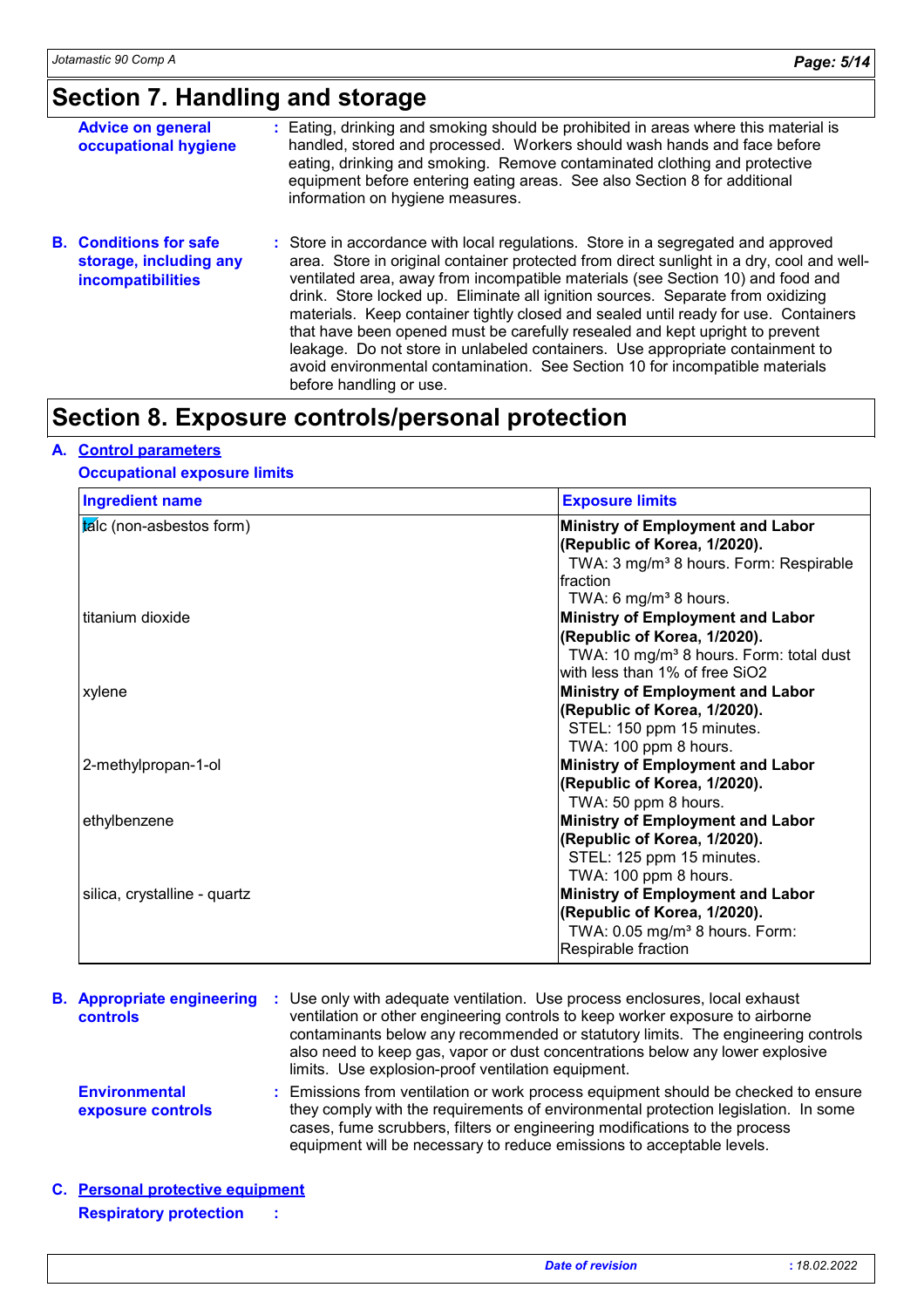# **Section 8. Exposure controls/personal protection**

|                         | If workers are exposed to concentrations above the exposure limit, they must use<br>appropriate, certified respirators. Use respiratory mask with charcoal and dust filter<br>when spraying this product(as filter combination A2-P2 or NIOSH-approved P95). In<br>confined spaces, use compressed-air or fresh-air respiratory equipment. When use<br>of roller or brush, consider use of charcoalfilter.                                                                                                                                                                                                                                                                                                                                                                                                                                                                                                                                                                                                                                                                                                                                             |
|-------------------------|--------------------------------------------------------------------------------------------------------------------------------------------------------------------------------------------------------------------------------------------------------------------------------------------------------------------------------------------------------------------------------------------------------------------------------------------------------------------------------------------------------------------------------------------------------------------------------------------------------------------------------------------------------------------------------------------------------------------------------------------------------------------------------------------------------------------------------------------------------------------------------------------------------------------------------------------------------------------------------------------------------------------------------------------------------------------------------------------------------------------------------------------------------|
| <b>Eye protection</b>   | : Use safety eyewear designed to protect against splash of liquids.                                                                                                                                                                                                                                                                                                                                                                                                                                                                                                                                                                                                                                                                                                                                                                                                                                                                                                                                                                                                                                                                                    |
| <b>Hand protection</b>  | There is no one glove material or combination of materials that will give unlimited<br>resistance to any individual or combination of chemicals.<br>The breakthrough time must be greater than the end use time of the product.<br>The instructions and information provided by the glove manufacturer on use,<br>storage, maintenance and replacement must be followed.<br>Gloves should be replaced regularly and if there is any sign of damage to the glove<br>material.<br>Always ensure that gloves are free from defects and that they are stored and used<br>correctly.<br>The performance or effectiveness of the glove may be reduced by physical/chemical<br>damage and poor maintenance.<br>Barrier creams may help to protect the exposed areas of the skin but should not be<br>applied once exposure has occurred.<br>Wear suitable gloves tested to EN374.<br>Recommended, gloves(breakthrough time) > 8 hours: Responder, Viton®, 4H,<br>Teflon<br>Not recommended, gloves(breakthrough time) < 1 hour: PVC<br>May be used, gloves(breakthrough time) 4 - 8 hours: nitrile rubber, neoprene, butyl<br>rubber, polyvinyl alcohol (PVA) |
|                         | For right choice of glove materials, with focus on chemical resistance and time of<br>penetration, seek advice by the supplier of chemical resistant gloves.                                                                                                                                                                                                                                                                                                                                                                                                                                                                                                                                                                                                                                                                                                                                                                                                                                                                                                                                                                                           |
|                         | The user must check that the final choice of type of glove selected for handling this<br>product is the most appropriate and takes into account the particular conditions of<br>use, as included in the user's risk assessment.                                                                                                                                                                                                                                                                                                                                                                                                                                                                                                                                                                                                                                                                                                                                                                                                                                                                                                                        |
| <b>Body protection</b>  | : Personal protective equipment for the body should be selected based on the task<br>being performed and the risks involved and should be approved by a specialist<br>before handling this product. When there is a risk of ignition from static electricity,<br>wear anti-static protective clothing. For the greatest protection from static<br>discharges, clothing should include anti-static overalls, boots and gloves.                                                                                                                                                                                                                                                                                                                                                                                                                                                                                                                                                                                                                                                                                                                          |
| <b>Hygiene measures</b> | Wash hands, forearms and face thoroughly after handling chemical products, before<br>t.<br>eating, smoking and using the lavatory and at the end of the working period.<br>Appropriate techniques should be used to remove potentially contaminated clothing.<br>Contaminated work clothing should not be allowed out of the workplace. Wash<br>contaminated clothing before reusing. Ensure that eyewash stations and safety<br>showers are close to the workstation location.                                                                                                                                                                                                                                                                                                                                                                                                                                                                                                                                                                                                                                                                        |

# **Section 9. Physical and chemical properties**

The conditions of measurement of all properties are at standard temperature and pressure unless otherwise indicated.

| A. | <b>Appearance</b>                                                    |                                                                                                                           |
|----|----------------------------------------------------------------------|---------------------------------------------------------------------------------------------------------------------------|
|    | <b>Physical state</b>                                                | : Liquid.                                                                                                                 |
|    | <b>Color</b>                                                         | : Black, White.                                                                                                           |
|    | <b>B.</b> Odor                                                       | : Characteristic.                                                                                                         |
|    | C. Odor threshold                                                    | : Not applicable.                                                                                                         |
|    | D. pH                                                                | : Not applicable.                                                                                                         |
| Е. | <b>Melting/freezing point</b>                                        | : Not applicable.                                                                                                         |
| F. | <b>Boiling point, initial</b><br>boiling point, and<br>boiling range | : Lowest known value: $108^{\circ}$ C (226.4 $^{\circ}$ F) (2-methylpropan-1-ol). Weighted average:<br>228.81°C (443.9°F) |
|    | G. Flash point                                                       | : Closed cup: $33^{\circ}$ C                                                                                              |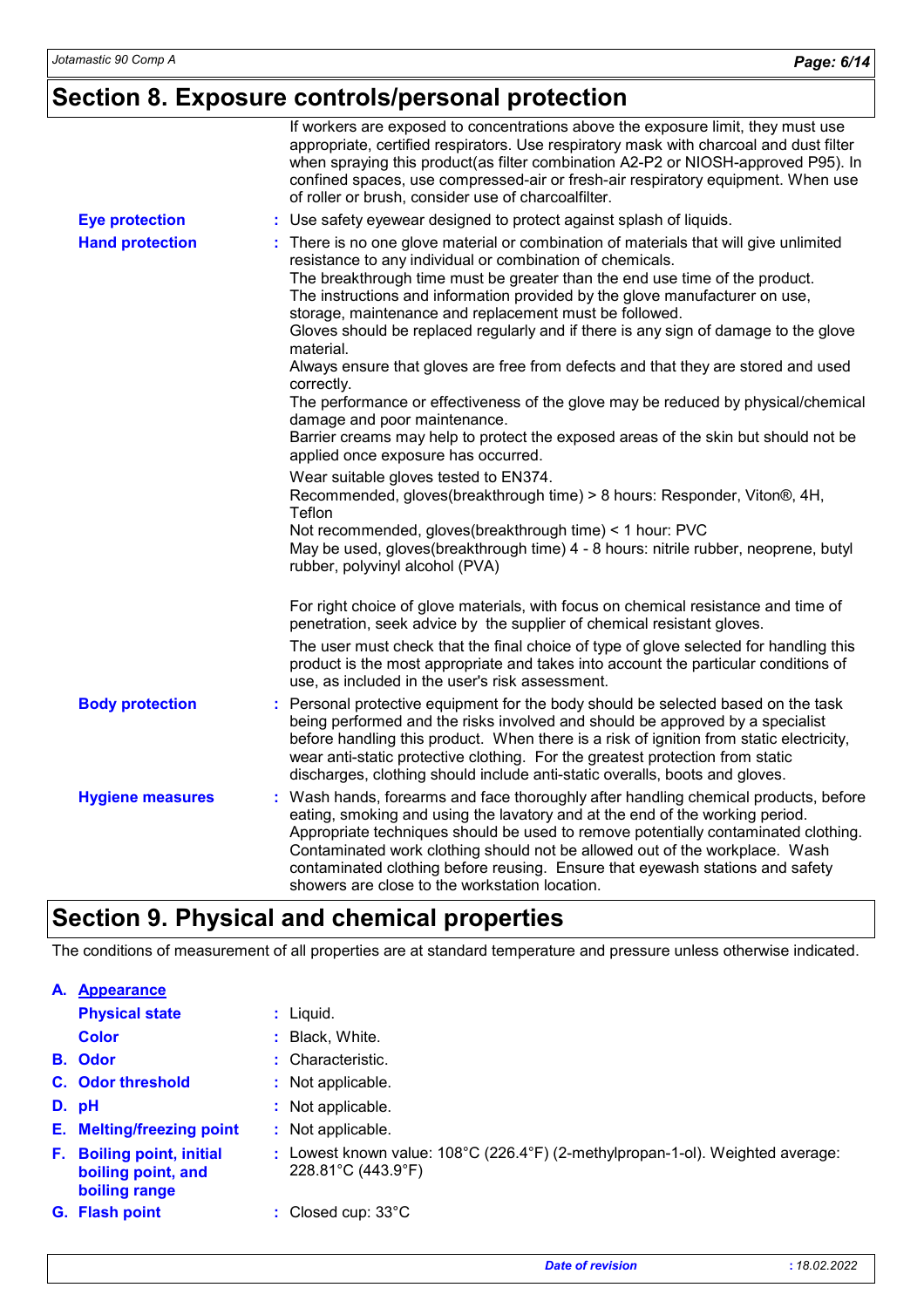### **Section 9. Physical and chemical properties**

|    | H. Evaporation rate                                          | : Highest known value: 0.84 (ethylbenzene) Weighted average: 0.6compared with<br>butyl acetate                                              |
|----|--------------------------------------------------------------|---------------------------------------------------------------------------------------------------------------------------------------------|
| L. | <b>Flammability (solid, gas)</b>                             | : Not applicable.                                                                                                                           |
|    | J. Lower and upper<br>explosive (flammable)<br><b>limits</b> | $: 0.8 - 13\%$                                                                                                                              |
|    | K. Vapor pressure                                            | : Highest known value: <1.6 kPa (<12 mm Hg) (at $20^{\circ}$ C) (2-methylpropan-1-ol).<br>Weighted average: 0.37 kPa (2.78 mm Hg) (at 20°C) |
|    | L. Solubility                                                | : Insoluble in the following materials: cold water and hot water.                                                                           |
|    | <b>M.</b> Vapor density                                      | : Highest known value: 11.7 (Air = 1) (epoxy resin (MW $\leq$ 700)). Weighted average:<br>7.74 $(Air = 1)$                                  |
|    | <b>N.</b> Relative density                                   | $: 1.469$ to 1.607 g/cm <sup>3</sup>                                                                                                        |
|    | <b>O.</b> Partition coefficient: n-<br>octanol/water         | : Not available.                                                                                                                            |
|    | <b>P.</b> Auto-ignition<br>temperature                       | : Lowest known value: >375°C (>707°F) (hydrocarbons, c9-unsatd., polymd.).                                                                  |
|    | Q. Decomposition<br>temperature                              | : Not available.                                                                                                                            |
|    | R. Viscosity                                                 | : Kinematic (40°C (104°F)): >20.5 mm <sup>2</sup> /s (>20.5 cSt)                                                                            |
|    | <b>S. Molecular weight</b>                                   | : Not applicable.                                                                                                                           |
|    | Project of a confidence of a character                       |                                                                                                                                             |

#### **Particle characteristics**

**Median particle size :** Not applicable.

### **Section 10. Stability and reactivity**

| A. Chemical stability                        | : The product is stable.                                                                                                                                                     |
|----------------------------------------------|------------------------------------------------------------------------------------------------------------------------------------------------------------------------------|
| <b>Possibility of hazardous</b><br>reactions | : Under normal conditions of storage and use, hazardous reactions will not occur.                                                                                            |
| <b>B.</b> Conditions to avoid                | : Avoid all possible sources of ignition (spark or flame). Do not pressurize, cut, weld,<br>braze, solder, drill, grind or expose containers to heat or sources of ignition. |
| C. Incompatible materials                    | : Keep away from the following materials to prevent strong exothermic reactions:<br>oxidizing agents, strong alkalis, strong acids.                                          |
| D. Hazardous<br>decomposition products       | : Under normal conditions of storage and use, hazardous decomposition products<br>should not be produced.                                                                    |

### **Section 11. Toxicological information**

There are no data available on the mixture itself. See Sections 2 and 3 for details.

Exposure to component solvent vapor concentrations in excess of the stated occupational exposure limit may result in adverse health effects such as mucous membrane and respiratory system irritation and adverse effects on the kidneys, liver and central nervous system. Solvents may cause some of the above effects by absorption through the skin. Repeated or prolonged contact with the mixture may cause removal of natural fat from the skin, resulting in non-allergic contact dermatitis and absorption through the skin. Ingestion may cause nausea, diarrhea and vomiting.

#### **A. Information on the likely :** Not available.

| routes of exposure |  |
|--------------------|--|
|--------------------|--|

**Potential acute health effects**

| <b>Inhalation</b> | : No known significant effects or critical hazards. |
|-------------------|-----------------------------------------------------|
|                   |                                                     |

**Ingestion :** No known significant effects or critical hazards.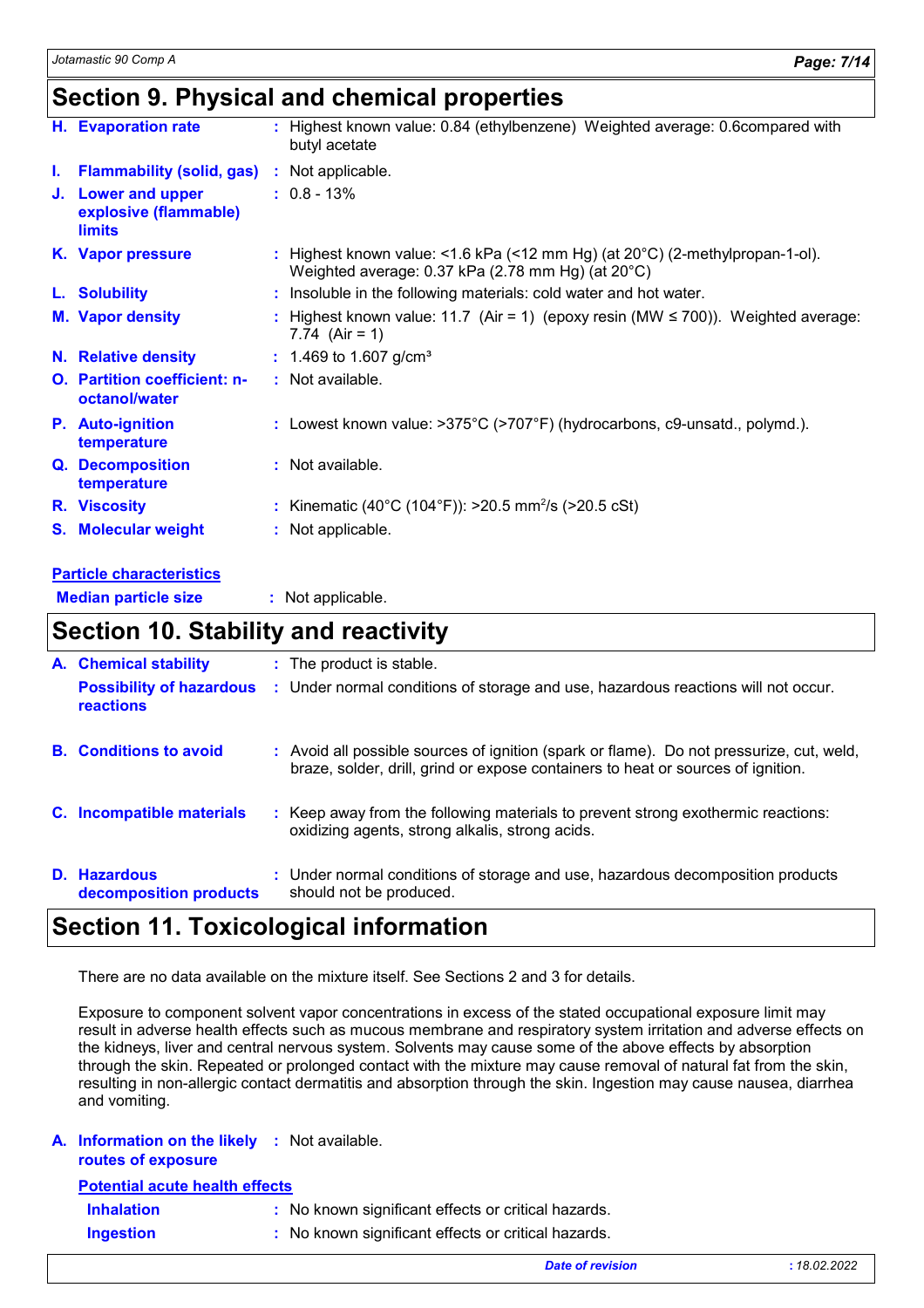# **Section 11. Toxicological information**

| <b>Skin contact</b>          | : Causes skin irritation. May cause an allergic skin reaction.                                         |
|------------------------------|--------------------------------------------------------------------------------------------------------|
| Eye contact                  | : Causes serious eye damage.                                                                           |
| Over-exposure signs/symptoms |                                                                                                        |
| <b>Inhalation</b>            | : No specific data.                                                                                    |
| <b>Ingestion</b>             | : Adverse symptoms may include the following:<br>stomach pains                                         |
| <b>Skin contact</b>          | : Adverse symptoms may include the following:<br>pain or irritation<br>redness<br>blistering may occur |
| <b>Eye contact</b>           | : Adverse symptoms may include the following:<br>pain<br>watering<br>redness                           |

#### **B. Health hazards**

#### **Acute toxicity**

| <b>Product/ingredient name</b> | <b>Result</b>                | <b>Species</b> | <b>Dose</b>             | <b>Exposure</b>          |
|--------------------------------|------------------------------|----------------|-------------------------|--------------------------|
| epoxy resin (MW $\leq$ 700)    | LD50 Dermal                  | Rabbit         | 20 g/kg                 |                          |
|                                | LD50 Oral                    | Mouse          | 15600 mg/kg             |                          |
| xylene                         | <b>LC50 Inhalation Vapor</b> | Rat            | $20$ mg/l               | 4 hours                  |
|                                | LD50 Oral                    | Rat            | 4300 mg/kg              |                          |
|                                | TDLo Dermal                  | Rabbit         | 4300 mg/kg              |                          |
| hydrocarbons,                  | LD50 Dermal                  | Rat            | >2000 mg/kg             |                          |
| C9-unsaturated,                |                              |                |                         |                          |
| polymerized                    |                              |                |                         |                          |
|                                | LD50 Oral                    | Rat            | >2000 mg/kg             |                          |
| 2-methylpropan-1-ol            | <b>LC50 Inhalation Vapor</b> | Rat            | 19200 mg/m <sup>3</sup> | 4 hours                  |
|                                | LD50 Dermal                  | Rabbit         | 3400 mg/kg              |                          |
|                                | LD50 Oral                    | Rat            | 2460 mg/kg              |                          |
| benzyl alcohol                 | LD50 Oral                    | Rat            | 1230 mg/kg              |                          |
| ethylbenzene                   | <b>LC50 Inhalation Vapor</b> | Rat - Male     | $17.8$ mg/l             | 4 hours                  |
|                                | LD50 Dermal                  | Rabbit         | >5000 mg/kg             |                          |
|                                | LD50 Oral                    | Rat            | 3500 mg/kg              |                          |
| Phenol, styrenated             | LD50 Dermal                  | Rabbit         | >5010 mg/kg             | $\overline{\phantom{a}}$ |
|                                | LD50 Oral                    | Rat            | 2500 mg/kg              |                          |
| propylidynetrimethanol         | LD50 Oral                    | Rat            | 14000 mg/kg             |                          |

#### **Irritation/Corrosion**

| <b>Product/ingredient name</b> | <b>Result</b>          | <b>Species</b>                     | <b>Score</b> | <b>Exposure</b>                 | <b>Observation</b> |
|--------------------------------|------------------------|------------------------------------|--------------|---------------------------------|--------------------|
| epoxy resin (MW $\leq$ 700)    | Eyes - Severe irritant | Rabbit                             |              | 24 hours 2                      |                    |
|                                | Skin - Mild irritant   | Rabbit                             |              | milligrams<br>500<br>milligrams |                    |
| titanium dioxide               | Skin - Mild irritant   | Human                              |              | 72 hours                        |                    |
| xylene                         | Eyes - Mild irritant   | Rabbit                             |              | 87 milligrams                   |                    |
|                                | Skin - Mild irritant   | Rat                                |              | 8 hours 60<br>microliters       |                    |
| 2-methylpropan-1-ol            | Eyes - Irritant        | Mammal-<br>species<br>unspecified  | ۰            |                                 |                    |
|                                | Skin - Mild irritant   | Mammal -<br>species<br>unspecified |              |                                 |                    |
| benzyl alcohol                 | Eyes - Mild irritant   | Mammal-<br>species<br>unspecified  |              |                                 |                    |
| Phenol, methylstyrenated       | Skin - Mild irritant   | Mammal -<br>species<br>unspecified |              |                                 |                    |
| Phenol, styrenated             | Eyes - Mild irritant   | Rabbit                             |              | 0.1 Mililiters                  |                    |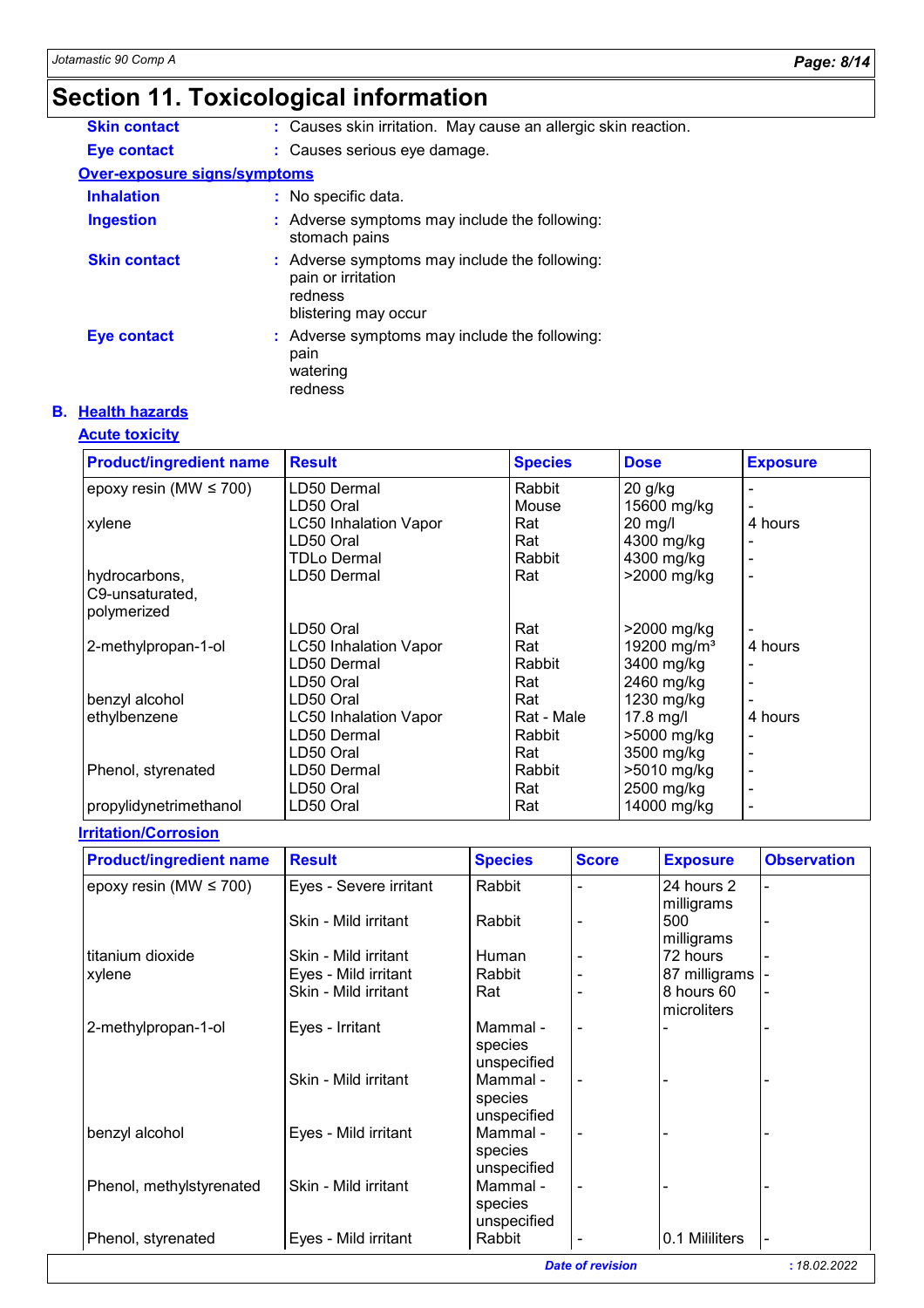# **Section 11. Toxicological information**

|  | Skin - Mild irritant   | Rabbit      | - | 0.5 Mililiters | . . |
|--|------------------------|-------------|---|----------------|-----|
|  | l Skin - Mild irritant | Mammal -    |   |                |     |
|  |                        | species     |   |                |     |
|  |                        | unspecified |   |                |     |
|  |                        |             |   |                |     |

#### **Sensitization**

| <b>Product/ingredient name</b>                  | <b>Route of</b><br>exposure | <b>Species</b>                  | <b>Result</b> |
|-------------------------------------------------|-----------------------------|---------------------------------|---------------|
| epoxy resin (MW $\leq$ 700)                     | skin                        | Mammal - species<br>unspecified | Sensitizing   |
| hydrocarbons,<br>C9-unsaturated,<br>polymerized | skin                        | Mouse                           | Sensitizing   |
| glycidyl ether of 3-alkyl<br>phenol             | skin                        | Mammal - species<br>unspecified | Sensitizing   |
| Phenol, methylstyrenated                        | skin                        | Mammal - species<br>unspecified | Sensitizing   |
| Phenol, styrenated                              | skin                        | Mammal - species<br>unspecified | Sensitizing   |

#### **CMR - ISHA Article 42 Occupational Exposure Limits**

| <b>Product/ingredient name</b> | <b>Identifiers</b> | <b>Classification</b>         |
|--------------------------------|--------------------|-------------------------------|
| Titanium dioxide               | CAS: 13463-67-7    | CARCINOGENICITY - Category 2  |
| Ethyl benzene                  | CAS: 100-41-4      | CARCINOGENICITY - Category 2  |
| Silica (Crystalline quartz)    | CAS: 14808-60-7    | CARCINOGENICITY - Category 1A |

#### **Mutagenicity**

**Conclusion/Summary :** No known significant effects or critical hazards.

### **Carcinogenicity**

**Conclusion/Summary :** May cause cancer. Risk of cancer depends on duration and level of exposure.

#### **Classification**

| <b>Product/ingredient name OSHA</b> | <b>IARC</b> |                                 | <b>ACGIH</b> |
|-------------------------------------|-------------|---------------------------------|--------------|
| $ epoxy$ resin (MW $\leq$ 700)      |             |                                 |              |
| silica, crystalline - quartz        |             | Known to be a human carcinogen. | A2           |

### **Reproductive toxicity**

Not available.

### **Teratogenicity**

**Conclusion/Summary :** No known significant effects or critical hazards.

#### **Specific target organ toxicity (single exposure)**

| <b>Product/ingredient name</b> | <b>Category</b> | <b>Route of</b><br><b>exposure</b> | <b>Target organs</b>                    |
|--------------------------------|-----------------|------------------------------------|-----------------------------------------|
| xylene                         | Category 3      | $\overline{\phantom{a}}$           | Respiratory tract<br><b>lirritation</b> |
| 2-methylpropan-1-ol            | Category 3      |                                    | Respiratory tract<br><b>lirritation</b> |
|                                | Category 3      |                                    | Narcotic effects                        |

#### **Specific target organ toxicity (repeated exposure)**

| <b>Product/ingredient name</b> | <b>Category</b> | <b>Route of</b><br><b>exposure</b> | <b>Target organs</b> |
|--------------------------------|-----------------|------------------------------------|----------------------|
| ethylbenzene                   | Category 2      | inhalation                         | hearing organs       |
| silica, crystalline - quartz   | Category 2      |                                    | lungs                |

**Aspiration hazard**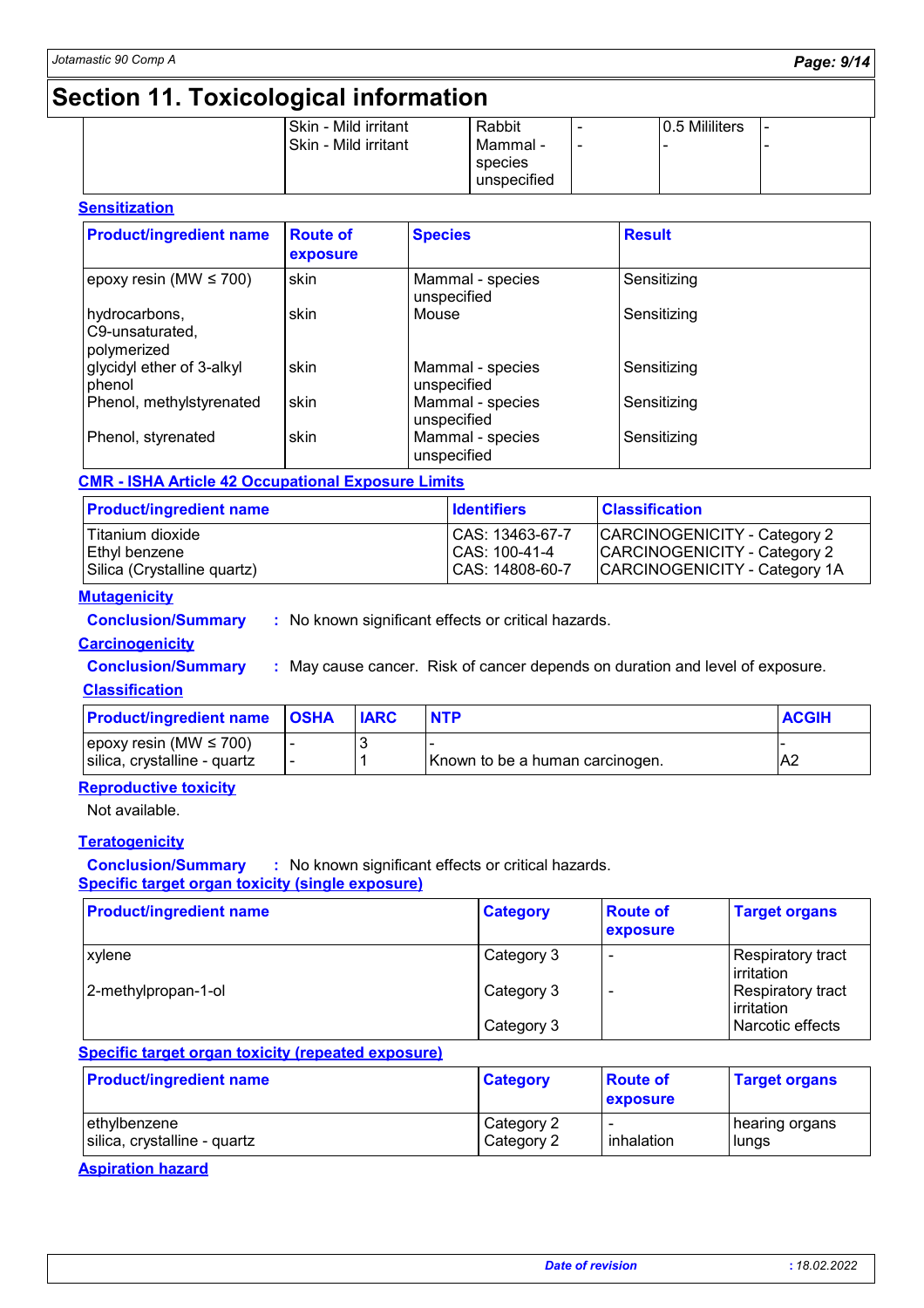# **Section 11. Toxicological information**

| <b>Product/ingredient name</b>   | <b>Result</b>                                                                  |
|----------------------------------|--------------------------------------------------------------------------------|
| <b>xvlene</b><br>lethylbenzene   | <b>ASPIRATION HAZARD - Category 1</b><br><b>ASPIRATION HAZARD - Category 1</b> |
| Dotantial chronic hoalth offects |                                                                                |

**Chronic toxicity Potential chronic health effects**

| <b>Chronic toxicity</b>      |                                                                                                          |
|------------------------------|----------------------------------------------------------------------------------------------------------|
| <b>General</b>               | : Once sensitized, a severe allergic reaction may occur when subsequently exposed<br>to very low levels. |
| <b>Carcinogenicity</b>       | : May cause cancer. Risk of cancer depends on duration and level of exposure.                            |
| <b>Mutagenicity</b>          | : No known significant effects or critical hazards.                                                      |
| <b>Reproductive toxicity</b> | : No known significant effects or critical hazards.                                                      |

#### **Numerical measures of toxicity**

#### **Acute toxicity estimates**

| <b>Product/ingredient name</b>            | Oral (mg/<br>kg) | <b>Dermal</b><br>$\frac{mg}{kg}$ | <b>Inhalation</b><br>(gases)<br>(ppm) | <b>Inhalation</b><br>(vapors)<br>(mg/l) | <b>Inhalation</b><br>(dusts)<br>and mists)<br>(mg/l) |
|-------------------------------------------|------------------|----------------------------------|---------------------------------------|-----------------------------------------|------------------------------------------------------|
| Jotamastic 90 Comp A (MM-WCSE)            | 49200            | 19349.2                          | N/A                                   | 164.5                                   | N/A                                                  |
| xylene                                    | 4300             | 1100                             | N/A                                   | 20                                      | N/A                                                  |
| hydrocarbons, C9-unsaturated, polymerized | 2500             | 2500                             | N/A                                   | N/A                                     | N/A                                                  |
| 2-methylpropan-1-ol                       | 2460             | 3400                             | N/A                                   | N/A                                     | N/A                                                  |
| benzyl alcohol                            | 1230             | N/A                              | N/A                                   | 11                                      | N/A                                                  |
| ethylbenzene                              | 3500             | N/A                              | N/A                                   | 17.8                                    | N/A                                                  |
| Phenol, styrenated                        | 2500             | N/A                              | N/A                                   | N/A                                     | N/A                                                  |
| propylidynetrimethanol                    | 14000            | N/A                              | N/A                                   | N/A                                     | N/A                                                  |

# **Section 12. Ecological information**

#### **A. Ecotoxicity**

This material is harmful to aquatic life with long lasting effects.

| <b>Product/ingredient name</b> | <b>Result</b>                            | <b>Species</b>                                 | <b>Exposure</b> |
|--------------------------------|------------------------------------------|------------------------------------------------|-----------------|
| epoxy resin (MW $\leq$ 700)    | Acute EC50 1.4 mg/l                      | Daphnia                                        | 48 hours        |
|                                | Acute LC50 3.1 mg/l                      | Fish - pimephales promelas                     | 96 hours        |
|                                | Chronic NOEC 0.3 mg/l                    | lFish.                                         | 21 days         |
| titanium dioxide               | Acute LC50 3 mg/l Fresh water            | Crustaceans - Ceriodaphnia<br>Idubia - Neonate | 48 hours        |
|                                | Acute LC50 6.5 mg/l Fresh water          | Daphnia - Daphnia pulex -<br>lNeonate          | 48 hours        |
|                                | Acute LC50 >1000000 µg/l Marine<br>water | lFish - Fundulus heteroclitus                  | 96 hours        |
| xylene                         | Acute LC50 8500 µg/l Marine water        | lCrustaceans - Palaemonetes<br>pugio           | 48 hours        |
|                                | Acute LC50 13400 µg/l Fresh water        | Fish - Pimephales promelas                     | 96 hours        |
| 2-methylpropan-1-ol            | Chronic NOEC 4000 µg/l Fresh water       | Daphnia - Daphnia magna                        | 21 days         |
| ethylbenzene                   | Acute EC50 7700 µg/l Marine water        | Algae - Skeletonema costatum                   | 96 hours        |
|                                | Acute EC50 2.93 mg/l                     | Daphnia                                        | 48 hours        |
|                                | Acute LC50 4.2 mg/l                      | Fish                                           | 96 hours        |
| Phenol, styrenated             | Acute EC50 100 mg/l                      | Algae                                          | 72 hours        |
|                                | Acute EC50 54 mg/l                       | Daphnia                                        | 48 hours        |
|                                | Acute LC50 25.8 mg/l                     | Fish                                           | 96 hours        |

#### **Persistence and degradability B.**

| <b>Product/ingredient name</b> | <b>Aquatic half-life</b> | <b>Photolysis</b> | <b>Biodegradability</b> |
|--------------------------------|--------------------------|-------------------|-------------------------|
| epoxy resin (MW $\leq 700$ )   |                          |                   | Not readily             |
| xylene                         |                          |                   | Readily                 |
| benzyl alcohol                 |                          |                   | Readily                 |
| l ethvlbenzene                 |                          |                   | Readily                 |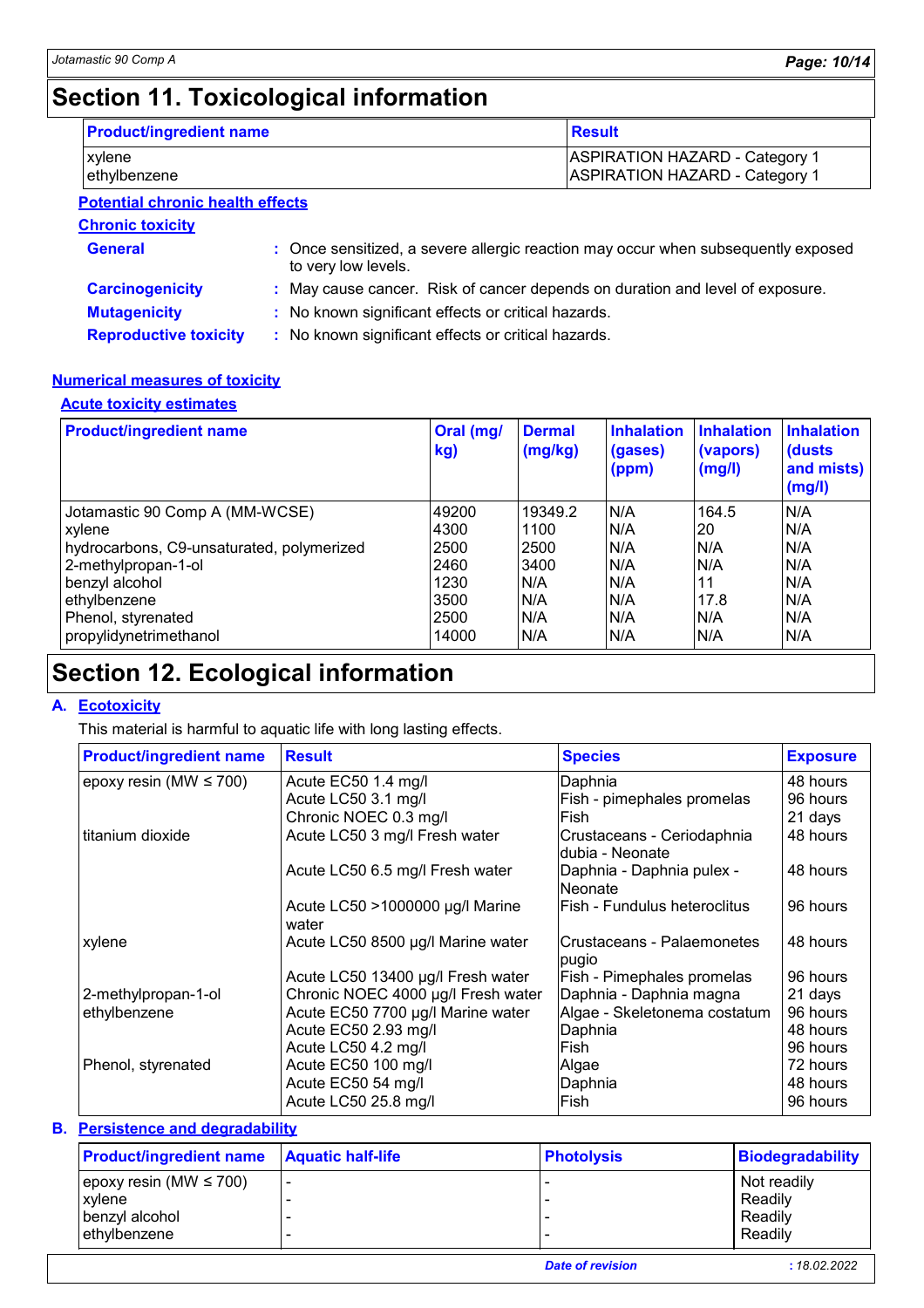| <b>Product/ingredient name</b> | <b>LogPow</b> | <b>BCF</b>   | <b>Potential</b> |
|--------------------------------|---------------|--------------|------------------|
| epoxy resin (MW $\leq$ 700)    | 2.64 to 3.78  | 31           | llow             |
| xylene                         | 3.12          | 18.1 to 25.9 | low              |
| hydrocarbons,                  | 3.627         |              | low              |
| C9-unsaturated,                |               |              |                  |
| polymerized                    |               |              |                  |
| 2-methylpropan-1-ol            |               |              | llow             |
| benzyl alcohol                 | 0.87          | < 100        | low              |
| ethylbenzene                   | 3.6           |              | low              |
| Phenol, methylstyrenated       | 3.627         |              | low              |
| propylidynetrimethanol         | $-0.47$       | <1           | llow             |

#### **Bioaccumulative potential C.**

#### **Mobility in soil D.**

**Soil/water partition coefficient (Koc) :** Not available.

#### **:** No known significant effects or critical hazards. **E.**

### **Section 13. Disposal considerations**

| A. Disposal methods            | : The generation of waste should be avoided or minimized wherever possible.<br>Disposal of this product, solutions and any by-products should at all times comply<br>with the requirements of environmental protection and waste disposal legislation<br>and any regional local authority requirements. Dispose of surplus and non-<br>recyclable products via a licensed waste disposal contractor. Waste should not be<br>disposed of untreated to the sewer unless fully compliant with the requirements of<br>all authorities with jurisdiction. Waste packaging should be recycled. Incineration or<br>landfill should only be considered when recycling is not feasible. |
|--------------------------------|--------------------------------------------------------------------------------------------------------------------------------------------------------------------------------------------------------------------------------------------------------------------------------------------------------------------------------------------------------------------------------------------------------------------------------------------------------------------------------------------------------------------------------------------------------------------------------------------------------------------------------------------------------------------------------|
| <b>B.</b> Disposal precautions | : This material and its container must be disposed of in a safe way. Care should be<br>taken when handling emptied containers that have not been cleaned or rinsed out                                                                                                                                                                                                                                                                                                                                                                                                                                                                                                         |

#### ed containers that have n Empty containers or liners may retain some product residues. Vapor from product residues may create a highly flammable or explosive atmosphere inside the container. Do not cut, weld or grind used containers unless they have been cleaned thoroughly internally. Avoid dispersal of spilled material and runoff and contact with soil, waterways, drains and sewers.

|                                         | <b>UN</b>      | <b>IMDG</b>    | <b>IATA</b>   |
|-----------------------------------------|----------------|----------------|---------------|
| A. UN number                            | <b>UN1263</b>  | <b>UN1263</b>  | <b>UN1263</b> |
| <b>B. UN proper</b><br>shipping name    | Paint          | Paint          | Paint         |
| <b>C. Transport</b><br>hazard class(es) | 3              | 3              | 3             |
| <b>D. Packing group</b>                 | $\mathbf{III}$ | $\mathbf{III}$ | Ш             |
| <b>E. Environmental</b><br>hazards      | No.            | No.            | No.           |

#### **Additional information**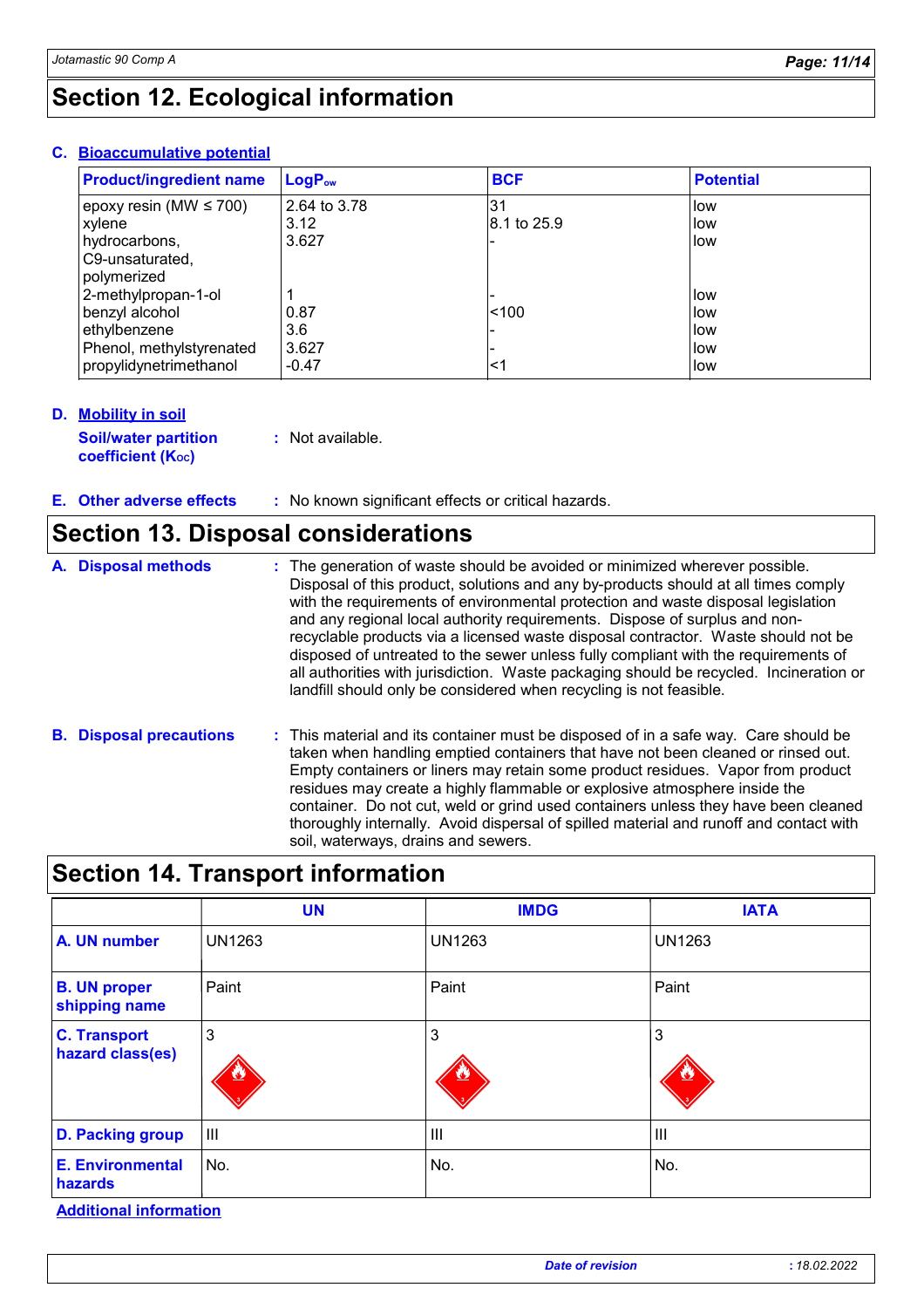# **Section 14. Transport information**

| <b>UN</b>                                                                 | $:$ Tunnel restriction code: (D/E)<br>Hazard identification number: 30                                                                                                                                             |
|---------------------------------------------------------------------------|--------------------------------------------------------------------------------------------------------------------------------------------------------------------------------------------------------------------|
| <b>IMDG</b>                                                               | : Emergency schedules F-E, S-E                                                                                                                                                                                     |
| <b>F. Special precautions for</b><br><b>user</b>                          | : Transport within user's premises: always transport in closed containers that are<br>upright and secure. Ensure that persons transporting the product know what to do in<br>the event of an accident or spillage. |
|                                                                           | IMDG: Viscous substance. Transport in accordance with paragraph 2.3.2.5<br>(applicable to receptacles $\leq$ 450 litre capacity).                                                                                  |
| <b>Transport in bulk according : Not available.</b><br>to IMO instruments |                                                                                                                                                                                                                    |

Transport in accordance with ADR/RID, IMDG/IMO and ICAO/IATA and national regulation.

### **Section 15. Regulatory information**

| A. Regulation according to ISHA                                                                                                                                        |  |                                                                                                     |  |  |
|------------------------------------------------------------------------------------------------------------------------------------------------------------------------|--|-----------------------------------------------------------------------------------------------------|--|--|
| <b>ISHA article 117</b><br>(Harmful substances<br>prohibited from<br>manufacture)                                                                                      |  | : None of the components are listed.                                                                |  |  |
| <b>ISHA article 118</b><br>(Harmful substances<br>requiring permission)                                                                                                |  | : None of the components are listed.                                                                |  |  |
| <b>Article 2 of Youth</b><br><b>Protection Act on</b><br><b>Substances Hazardous</b><br>to Youth                                                                       |  | : Not applicable.                                                                                   |  |  |
| <b>Exposure Limits of Chemical Substances and Physical Factors</b>                                                                                                     |  |                                                                                                     |  |  |
| The following components have an OEL:<br>talc (non-asbestos form)<br>titanium dioxide<br>xylene<br>2-methylpropan-1-ol<br>ethylbenzene<br>silica, crystalline - quartz |  |                                                                                                     |  |  |
| <b>ISHA Enforcement Regs</b><br><b>Annex 19 (Exposure</b><br>standards established<br>for harmful factors)                                                             |  | : None of the components are listed.                                                                |  |  |
| <b>ISHA Enforcement Regs</b><br><b>Annex 21 (Harmful</b><br>factors subject to Work<br><b>Environment</b><br><b>Measurement)</b>                                       |  | : The following components are listed: titanium dioxide, xylene, isobutyl alcohol, ethyl<br>benzene |  |  |
| <b>ISHA Enforcement Regs</b><br><b>Annex 22 (Harmful</b><br><b>Factors Subject to</b><br><b>Special Health Check-</b><br>up)                                           |  | : The following components are listed: Xylene, Isobutyl alcohol, Ethyl benzene                      |  |  |
| <b>Standard of Industrial</b><br><b>Safety and Health</b><br><b>Annex 12 (Hazardous</b><br>substances subject to<br>control)                                           |  | : The following components are listed: titanium dioxide, xylene, isobutyl alcohol, ethyl<br>benzene |  |  |
| <b>B.</b> Regulation according to Chemicals Control Act                                                                                                                |  |                                                                                                     |  |  |

*Date of revision* **:** *18.02.2022*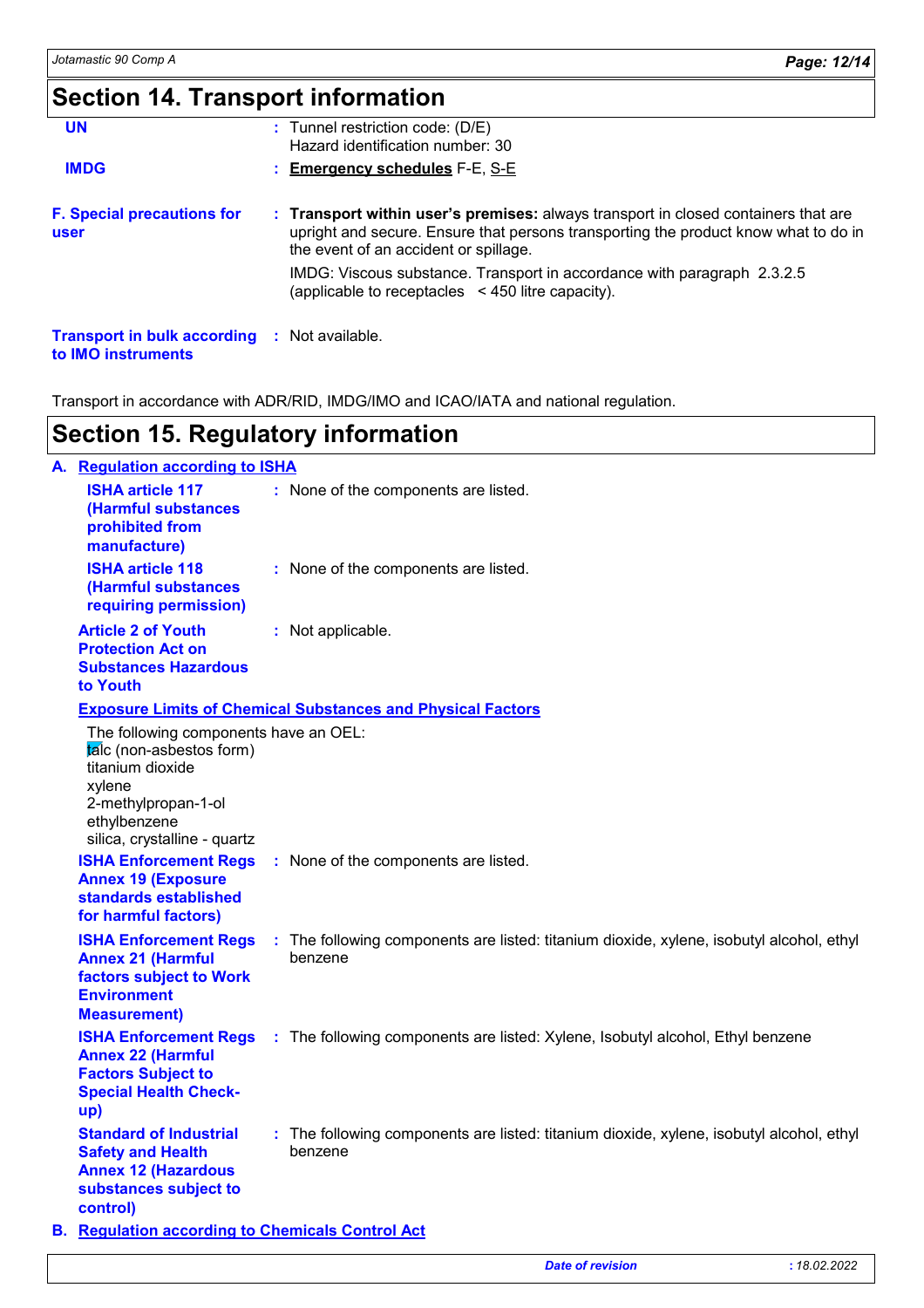# **Section 15. Regulatory information**

| <b>CCA Article 11 (TRI)</b>                                                     |                                                                                          | : The following components are listed: Xylene including o-,m-,p- isomer, Ethylbenzene                                                                                                                |  |
|---------------------------------------------------------------------------------|------------------------------------------------------------------------------------------|------------------------------------------------------------------------------------------------------------------------------------------------------------------------------------------------------|--|
| <b>Reach Article 27)</b>                                                        |                                                                                          | Article 18 Prohibited (K-: None of the components are listed.                                                                                                                                        |  |
| <b>Article 19 Subject to</b><br>authorization (K-Reach<br><b>Article 25)</b>    |                                                                                          | : None of the components are listed.                                                                                                                                                                 |  |
| <b>Article 20 Toxic</b><br><b>Chemicals (K-Reach</b><br><b>Article 20)</b>      |                                                                                          | : Not applicable                                                                                                                                                                                     |  |
| <b>Reach Article 27)</b>                                                        |                                                                                          | Article 20 Restricted (K-: None of the components are listed.                                                                                                                                        |  |
| <b>CCA Article 39</b><br><b>(Accident Precaution</b><br><b>Chemicals</b> )      |                                                                                          | : None of the components are listed.                                                                                                                                                                 |  |
| <b>Existing Chemical</b><br><b>Substances Subject to</b><br><b>Registration</b> |                                                                                          | : The following components are listed: Xylene; Dimethylbenzene, Quartz                                                                                                                               |  |
| <b>Safety Management Act</b>                                                    |                                                                                          | : Class: Class 4 - Flammable Liquid<br>Item: 4. Class 2 petroleums - Water-insoluble liquid<br>Threshold: 1000 L<br>Danger category: III<br>Signal word: Contact with sources of ignition prohibited |  |
|                                                                                 |                                                                                          | : Dispose of contents and container in accordance with all local, regional, national<br>and international regulations.                                                                               |  |
|                                                                                 |                                                                                          |                                                                                                                                                                                                      |  |
| <b>International regulations</b>                                                |                                                                                          |                                                                                                                                                                                                      |  |
|                                                                                 |                                                                                          | <b>Chemical Weapon Convention List Schedules I, II &amp; III Chemicals</b>                                                                                                                           |  |
| Not listed.                                                                     |                                                                                          |                                                                                                                                                                                                      |  |
|                                                                                 |                                                                                          |                                                                                                                                                                                                      |  |
| Not listed.                                                                     |                                                                                          |                                                                                                                                                                                                      |  |
|                                                                                 |                                                                                          | <b>Stockholm Convention on Persistent Organic Pollutants</b>                                                                                                                                         |  |
| Not listed.                                                                     |                                                                                          |                                                                                                                                                                                                      |  |
| <b>Rotterdam Convention on Prior Informed Consent (PIC)</b>                     |                                                                                          |                                                                                                                                                                                                      |  |
| Not listed.                                                                     |                                                                                          |                                                                                                                                                                                                      |  |
| Not listed.                                                                     |                                                                                          |                                                                                                                                                                                                      |  |
|                                                                                 | <b>C. Dangerous Materials</b><br><b>D.</b> Wastes regulation<br><b>Montreal Protocol</b> | E. Regulation according to other foreign laws<br><b>UNECE Aarhus Protocol on POPs and Heavy Metals</b>                                                                                               |  |

# **Section 16. Other information**

| A. References           | : - Registry of Toxic Effects of Chemical Substances<br>- United States Environmental Protection Agency ECOTOX |
|-------------------------|----------------------------------------------------------------------------------------------------------------|
| <b>B.</b> Date of issue | : 25.01.2022                                                                                                   |
| Date of revision        | : 18.02.2022                                                                                                   |
| <b>C.</b> Version       | : 1.01                                                                                                         |
| Date of printing        | : 18.02.2022                                                                                                   |

#### **D. Other**

**Indicates information that has changed from previously issued version.**